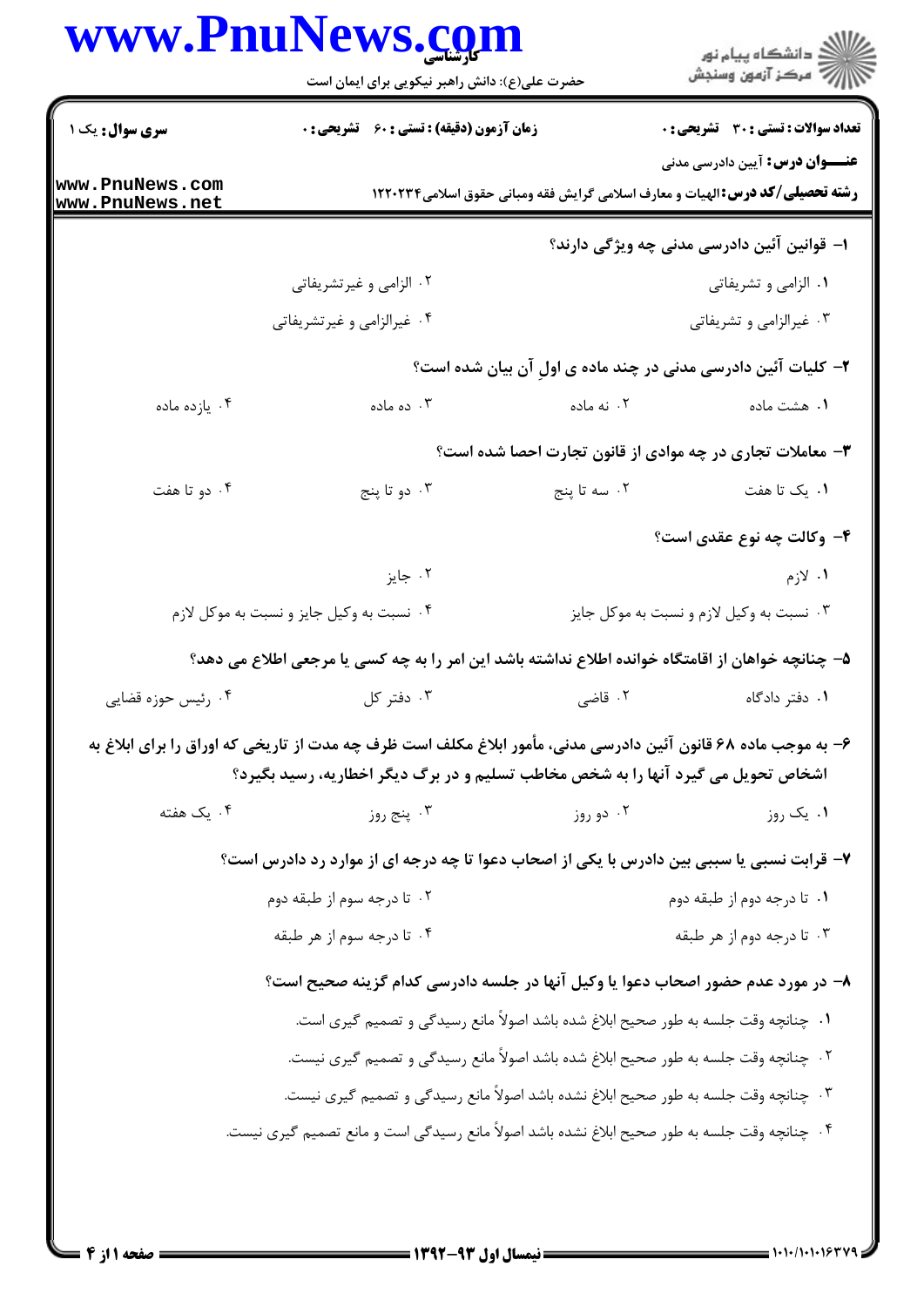|                                    |                                                                                                                                | حضرت علی(ع): دانش راهبر نیکویی برای ایمان است | ڪ دانشڪاه پيا <sub>م</sub> نور<br>∕7 مرڪز آزمون وسنڊش     |
|------------------------------------|--------------------------------------------------------------------------------------------------------------------------------|-----------------------------------------------|-----------------------------------------------------------|
| <b>سری سوال : ۱ یک</b>             | زمان آزمون (دقیقه) : تستی : 60 ٪ تشریحی : 0                                                                                    |                                               | <b>تعداد سوالات : تستی : 30 ٪ تشریحی : 0</b>              |
| www.PnuNews.com<br>www.PnuNews.net | <b>عنــــوان درس:</b> آیین دادرسی مدنی<br><b>رشته تحصیلی/کد درس:</b> الهیات و معارف اسلامی گرایش فقه ومبانی حقوق اسلامی1۲۲۰۲۳۴ |                                               |                                                           |
|                                    | ۹– آیا مطابق ماده ۹۹ قانون آئین دادرسی مدنی،دادگاه می تواند به درخواست و رضایت اصحاب دعوا جلسه دادرسی را به                    |                                               | تأخير بيندازد؟                                            |
| ۰۴ بله، سه بار                     | ۰۳ بله، دو بار                                                                                                                 | ٢. بله، فقط يک بار                            | ۰۱ خیر                                                    |
|                                    |                                                                                                                                |                                               | ∙ا− در مورد قرار توقیف دادرسی کدام گزینه صحیح است؟        |
|                                    |                                                                                                                                |                                               | ٠. به دادرسي پايان نمي دهد بلكه تنها آن را معلق مي نمايد. |
|                                    |                                                                                                                                |                                               | ۲. به دادرسی پایان می دهد.                                |
|                                    |                                                                                                                                |                                               | ۰۳ به دادرسی پایان نمی دهد و آن را معلق نمی نماید.        |
|                                    |                                                                                                                                |                                               | ۰۴ به دادرسی پایان می دهد و آن را معلق می نماید.          |
|                                    | 1۱– به ترتیب پاسخ دهید؛ آیا قرار رد دعوا از قرارهای قاطع دعواست و از اعتبار امر قضاوت شده برخوردار است؟                        |                                               |                                                           |
| ۰۴ خير - بله                       | ۰۳ بله - خير                                                                                                                   | ۰۲ خیر - خیر                                  | ٠١. بله - بله                                             |
|                                    | ۱۲– این تعریف در مورد کدام گزینه صحیح است؟ «نوشته ای است که به موجب آن صادرکننده، وجوهی را که نزد محال علیه                    |                                               | دارد، کلاً یا بعضاً مسترد یا به دیگری واگذار می کند.»     |
| ۰۴ فته طلب                         | ۰۳ برات                                                                                                                        | ۰۲ سفته                                       | ۰۱ چک                                                     |
|                                    |                                                                                                                                |                                               | ۱۳– کدام یک از دعاوی طاری زیر از طرف خواهان قابل طرح است؟ |
| ۰۴ دعوای تقابل                     | ۰۳ دعوای اضافی                                                                                                                 | ۰۲ ورود ثالت                                  | ٠١ اعتراض ثالث                                            |
|                                    |                                                                                                                                |                                               | ۰۱۴ تامین دلیل در صلاحیت کدام یک از موارد زیر است؟        |
|                                    | ۰۲ شوراهای حل اختلاف                                                                                                           |                                               | ۰۱ دادگاههای عمومی                                        |
| ۰۴ دادگاه رسیدگی کننده به پرونده   |                                                                                                                                |                                               | ۰۳ دادگاههای تجدید نظر                                    |
|                                    | ۱۵- نامه رسمی ای که شخص بوسیله آن مطالبی را به اطلاع دیگری می رساند یا از وی درخواستی می نماید چه نام دارد؟                    |                                               |                                                           |
| ۰۲ درخواست تامین دلیل              |                                                                                                                                |                                               | ۰۱ در خواست تامین خواسته                                  |
|                                    | ۰۴ اظهارنامه                                                                                                                   |                                               | ۰۳ دادخواست                                               |
|                                    | ۱۶– به ترتیب پاسخ دهید؛ آیا اولاً آیا افزایش خواسته نیازی به تقدیم دادخواست دارد و ثانیاً؛ با اعلام در جلسه یا تقدیم لایحه     |                                               | انجام می شود؟                                             |
| ۰۴ خير - بله                       | ۰۳ خیر - خیر                                                                                                                   | ۰۲ بله - خپر                                  | ٠١. بله - بله                                             |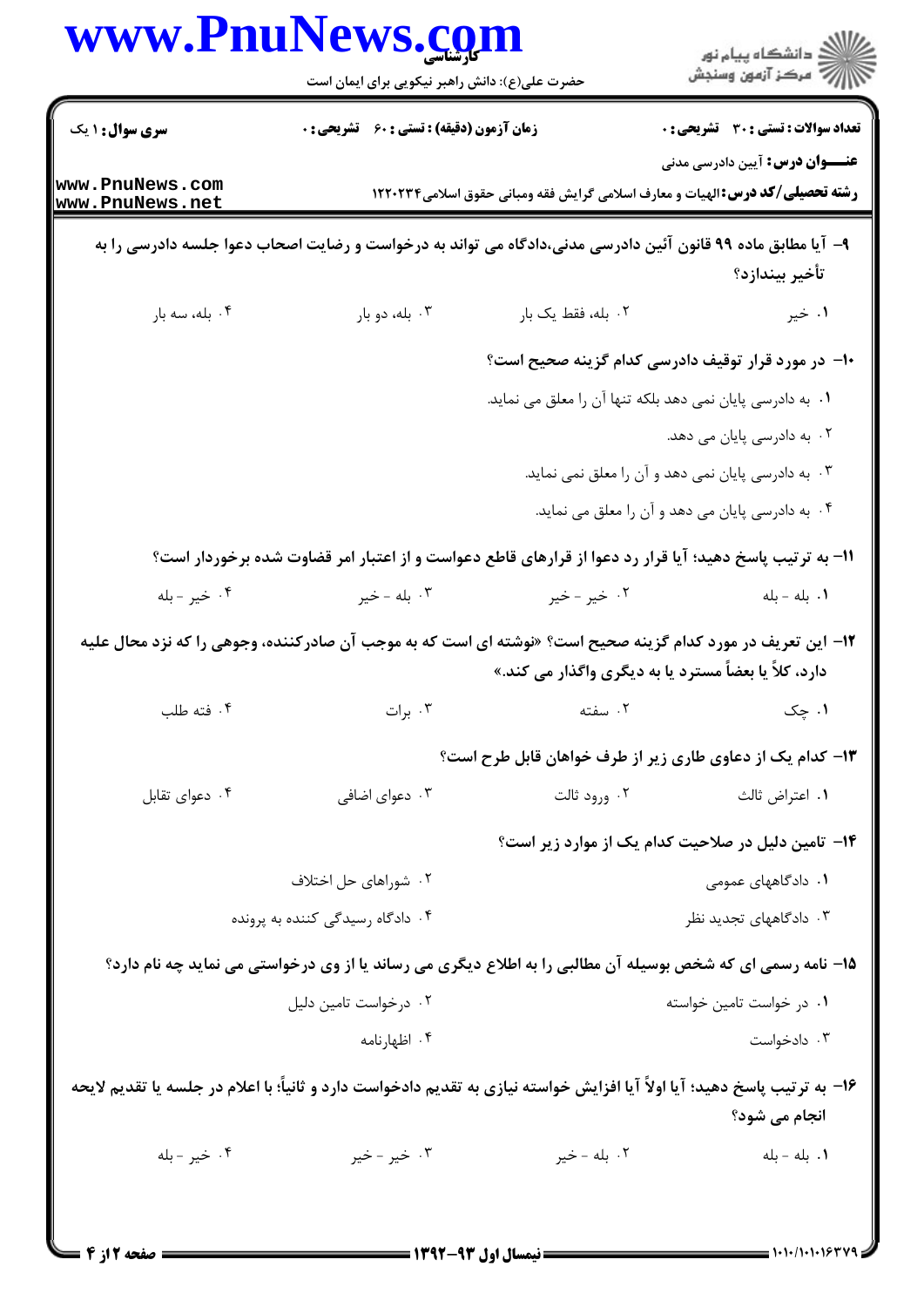|                        | حضرت علی(ع): دانش راهبر نیکویی برای ایمان است                                           |                                                                     | ر<br>پر دانشگاه پيام نور<br>پر مرکز آزمون وسنجش                                                                                |
|------------------------|-----------------------------------------------------------------------------------------|---------------------------------------------------------------------|--------------------------------------------------------------------------------------------------------------------------------|
| <b>سری سوال : ۱ یک</b> | <b>زمان آزمون (دقیقه) : تستی : 60 ٪ تشریحی : 0</b>                                      |                                                                     | <b>تعداد سوالات : تستی : 30 ٪ تشریحی : 0</b>                                                                                   |
| www.PnuNews.com        |                                                                                         |                                                                     | <b>عنــــوان درس:</b> آیین دادرسی مدنی<br><b>رشته تحصیلی/گد درس:</b> الهیات و معارف اسلامی گرایش فقه ومبانی حقوق اسلامی۱۲۲۰۲۳۴ |
| www.PnuNews.net        |                                                                                         |                                                                     | ۱۷– درخواست تأمین دلیل در چه زمانی و چگونه تقدیم دادگاه می شود؟                                                                |
|                        | ۰۲ هنگام دادرسی - کتبی                                                                  |                                                                     | ۰۱ هنگام دادرسی یا پیش از اقامه دعوا - کتبی یا شفاهی                                                                           |
|                        | ۰۴ هنگام دادرسی یا پیش از اقامه دعوا - کتبی                                             |                                                                     | ۰۳ پیش از اقامه دعوا - شفاهی                                                                                                   |
|                        |                                                                                         |                                                                     | ۱۸– اگر مانعی از برخورداری از حق ارتفاق یا انتفاع برای دارنده ی این حق ایجاد شود صاحب حق چه دعوایی باید طرح نماید؟             |
| ۰۴ دعوای تقابل         | ۰۳ دعوای تصرف عدوانی                                                                    | ۰۲ دعوای ممانعت از حق                                               | ٠١. دعواى مزاحمت                                                                                                               |
|                        |                                                                                         |                                                                     | ۱۹- با توجه به اینکه در ماده ۱۷۸ قانون آئین دادرسی مدنی پیش بینی شده است؛ در هر مرحله از دادرسی مدنی طرفین می                  |
|                        | توانند دعوای خود را به طریق سازش خاتمه دهند، منظور از «هر مرحله دادرسی» کدام گزینه است؟ |                                                                     |                                                                                                                                |
|                        | ۰۲ بدوی و تجدیدنظر                                                                      |                                                                     | ۰۱ بدوی                                                                                                                        |
|                        | ۰۴ تجدیدنظر و فرجامی                                                                    |                                                                     | ۰۳ بدوی، تجدیدنظر و فرجامی                                                                                                     |
|                        |                                                                                         |                                                                     | ۲۰– کدام دلیل از نظام ادله ی قانونی، ناشی می شود؟                                                                              |
|                        | ۰۲ دلیل تعبدی یا اخلاقی                                                                 |                                                                     | ۰۱ دلیل تعبدی یا قانونی                                                                                                        |
|                        | ۰۴ دلیل قانونی یا اقناعی                                                                |                                                                     | ۰۳ دلیل اخلاقی یا قانونی                                                                                                       |
|                        |                                                                                         |                                                                     | <b>۲۱</b> – در کدام یک از موارد زیر دلایل ارایه شده تابع قانونی است که در موقع طرح دعوی قابل اجرا است؟                         |
| ۰۴ قرار دادها          | ۰۳ تعهدات                                                                               | ۰۲ ضمان قهری                                                        | ۰۱ عقود و ایقاعات                                                                                                              |
|                        |                                                                                         |                                                                     | ۲۲- احکام ماهوی و احکام شکلی مقررات اسناد در کدام قانون یا قوانین بیان شده است؟                                                |
|                        |                                                                                         |                                                                     | ۰۱ احکام ماهوی و شکلی در قانون مدنی                                                                                            |
|                        |                                                                                         |                                                                     | ۰۲ احکام ماهوی و شکلی در قانون آئین دادرسی مدنی                                                                                |
|                        |                                                                                         | ۰۳ احکام ماهوی در قانون مدنی و احکام شکلی در قانون آئین دادرسی مدنی |                                                                                                                                |
|                        |                                                                                         | ۰۴ احکام ماهوی در قانون آئین دادرسی مدنی و احکام شکلی در قانون مدنی |                                                                                                                                |
|                        |                                                                                         |                                                                     | ٢٣- اظهار ترديد يا انكار نسبت به دلايل و اسناد ارائه شده حتى الامكان بايد تا چه موقع به عمل آيد؟                               |
|                        | ۰۲ تا اولین جلسه دادرسی                                                                 |                                                                     | ۰۱ تا جلسه دوم دادرسی                                                                                                          |
|                        | ۰۴ تا قبل از صدور حکم                                                                   |                                                                     | ۰۳ تا ختم جلسات رسیدگی                                                                                                         |
|                        |                                                                                         |                                                                     | <b>34- کدام یک از دعاوی زیر تنها با گواهی دو مرد پابت می شود؟</b>                                                              |
| ۰۴ غصب و دين           | ۰۳ بلوغ و وکالت                                                                         | ۰۲ وقف                                                              | ۰۱ اجاره                                                                                                                       |